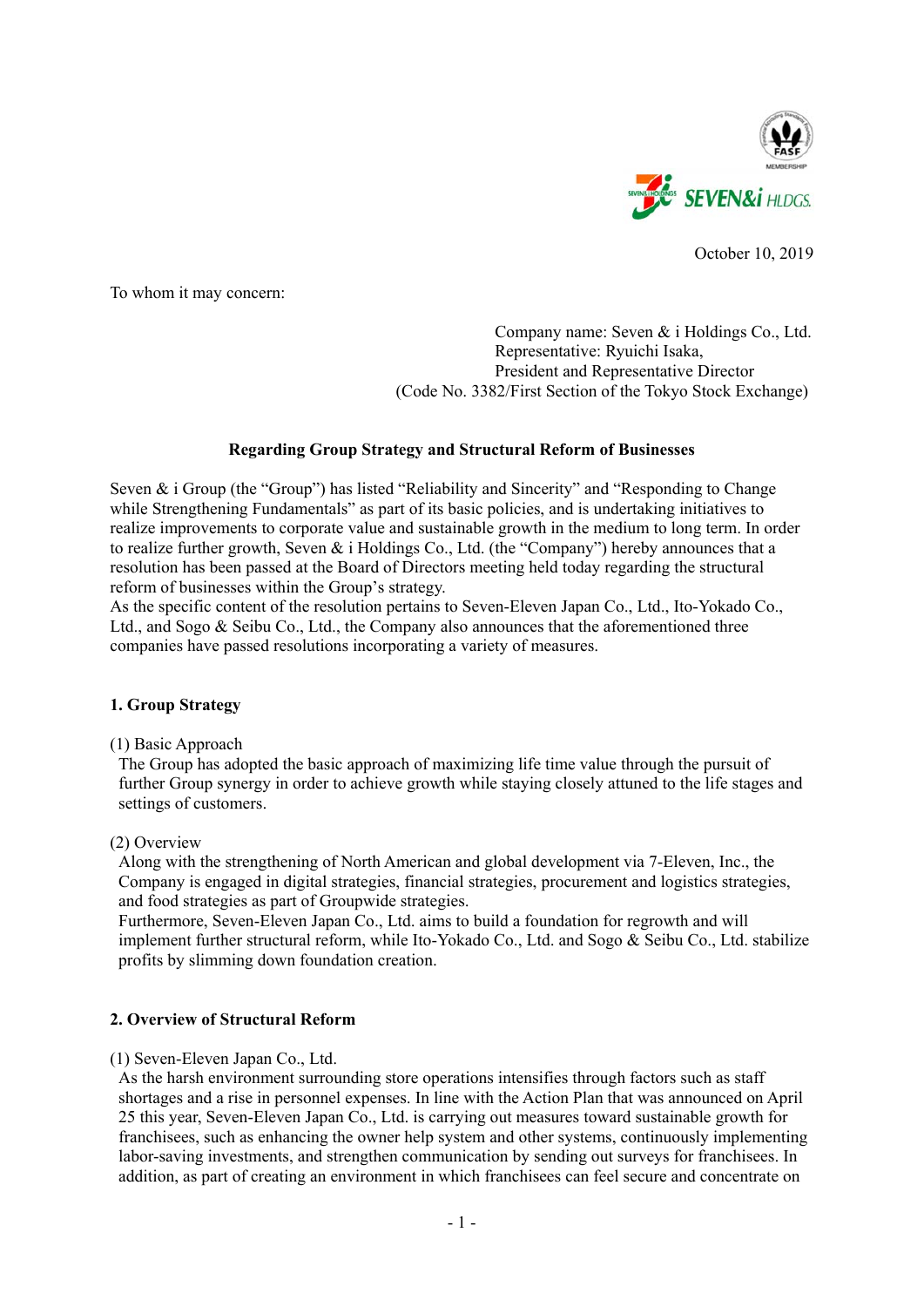their management tasks, Seven-Eleven Japan Co., Ltd. is implementing the following, including a review of the incentive discount, etc.

(ⅰ) Review of the Incentive Discount (expected to be applied starting from March 2020) Review of incentives for Seven-Eleven charges (royalties) in franchise contracts.

## Current

| Predetermined charge reduced by 2% for stores with 24-hour operations           |  |
|---------------------------------------------------------------------------------|--|
| Special discount of 1% on Seven-Eleven charges (Started from September 1, 2017) |  |

# After reform

(Stores with 24-hour operations)

| Gross profit on sales / more than $45,500$ thousand a month |
|-------------------------------------------------------------|
|-------------------------------------------------------------|

| Predetermined charge reduced by 2% for stores with 24-hour operations |  |  |
|-----------------------------------------------------------------------|--|--|
| Special discount of 1% on Seven-Eleven charges                        |  |  |
| Monthly amount of ¥35,000 reduction                                   |  |  |
|                                                                       |  |  |

Gross profit on sales / ¥5,500 thousand a month or less

(ⅱ) Monthly amount of ¥200,000 reduction

(Stores without 24-hour operations)

Gross profit on sales / more than ¥5,500 thousand a month

| (i) Special discount of 1% on Seven-Eleven charges |  |
|----------------------------------------------------|--|
| Monthly amount of $\text{\#15,000}$ reduction      |  |

Gross profit on sales  $/$  ¥5,500 thousand a month or less

 $(iii)$  Monthly amount of ¥70,000 reduction

Due to the review of the incentive discount, the forecast for annual profit of each franchisee is expected to improve on average by approximately ¥500 thousand. As a result, we will aim to maintain and improve profitability by implementing following measures despite the impact of ¥10.0 billion on Head Office profit.

## (ⅱ) Store Initiatives

 Accelerate closure of unprofitable stores (Implement closure and relocation of approximately 1,000 stores from the second half of FY2020 onward, including relocations)

(ⅲ)Personnel Initiatives

 Optimize Head Office personnel (Implement accounting reform and optimize store development personnel and non-sales personnel)

(ⅳ)Sales Area Initiatives

 Develop new store layouts (Roll out at 7,000 stores in FY2020) and implement labor-saving investments

## (2) Ito-Yokado Co., Ltd.

Ito-Yokado Co., Ltd. continuously implemented structural reforms at stores in line with closures and remodels based on the 100-Day Plan that was announced in October 2016 and achieved a certain results. The following structural reforms will be continued to carry out by advancing the "selection and concentration" initiative in order to further improve their value as retail facilities.